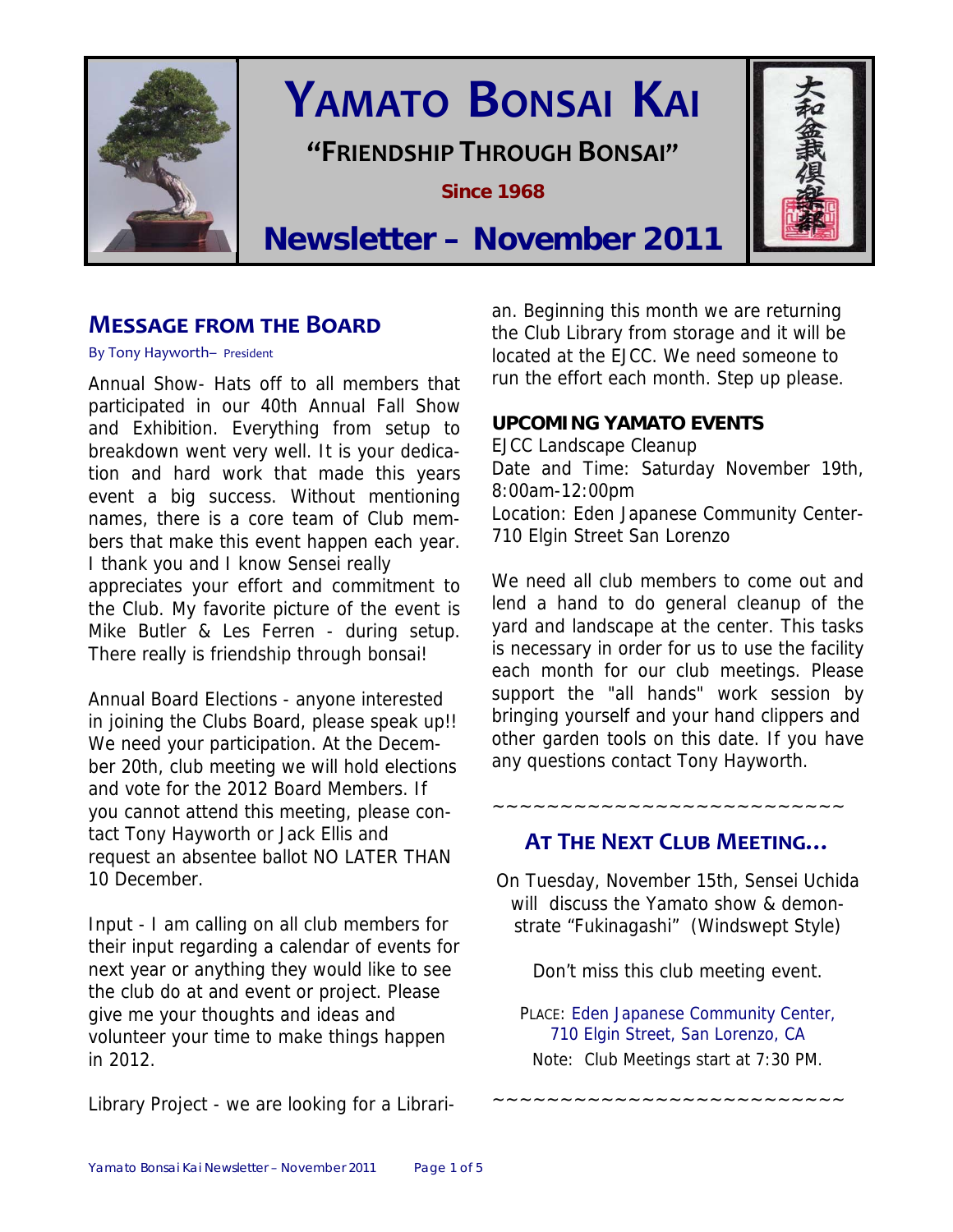## **Holiday Party**

Date and Time: Saturday December 3rd, 7:00pm-9pm

Location: Genghis 20855 Redwood Rd., Castro Valley

The annual Holiday Party will be held on Saturday December 3th in Castro Valley at a place called "Genghix". It is a popular Asian Fusion theme. Our reservation is from 7:00 to 9:30PM. Doors open (and the wine opens) at 6:30PM. The event will be a buffet (Asian mix - Japanese/Chinese) and I will be asking the board to sponsor the wine like we have done in the past. Target cost is \$36. The cutoff for the head-count will be on November 15th at our monthly meeting. Please commit to Karen Paulos before then, by call or email, or in person by the end of the meeting. Come out and have a good time!

## **About the Yamato Bonsai Club**

The Yamato Bonsai Club has a long and distinguished history in the Bay Area. In 1968, the club was founded with six members including its first Sensei, Mr. Jimmy Inadomi from the Castro Valley area. Its second sensei was Mr. Juzaburo Furuzawa. Since 1976, the Yamato Bonsai Club has been under the guidance of Sensei John Uchida of Hayward.

Note: If you have moved or have update contact details, please notify Yamato Bonsai Kai, so that we may update our records. Thank you.



#### **Meeting Location Reminder**

Our monthly club meetings are now held at the Eden Japanese Community Center. The location address is 710 Elgin Street San Lorenzo.



## **SENSEI UCHIDA'S NOTES**

By Johnny Uchida – Club Sensei

(Editor's note: I was not able to get Sensei's notes before publication this month –sorry)

~~~~~~~~~~~~~~~~~~~~~~~~~~~



## **GSBF CALENDAR OF EVENTS**

(For a more complete list, please refer to Golden Statements calendar of events or visit the web site at www.gsbf-bonsai.org).

Some nearby scheduled events are:

November 11-12 Ross, California Marin Bonsai Club: Fall Show at the Marin Art and Garden Center, Livermore Room, 50 Sir Francis Drake Blvd. Friday hours are 5:30- 9:30PM and includes a dinner at \$5 per head, a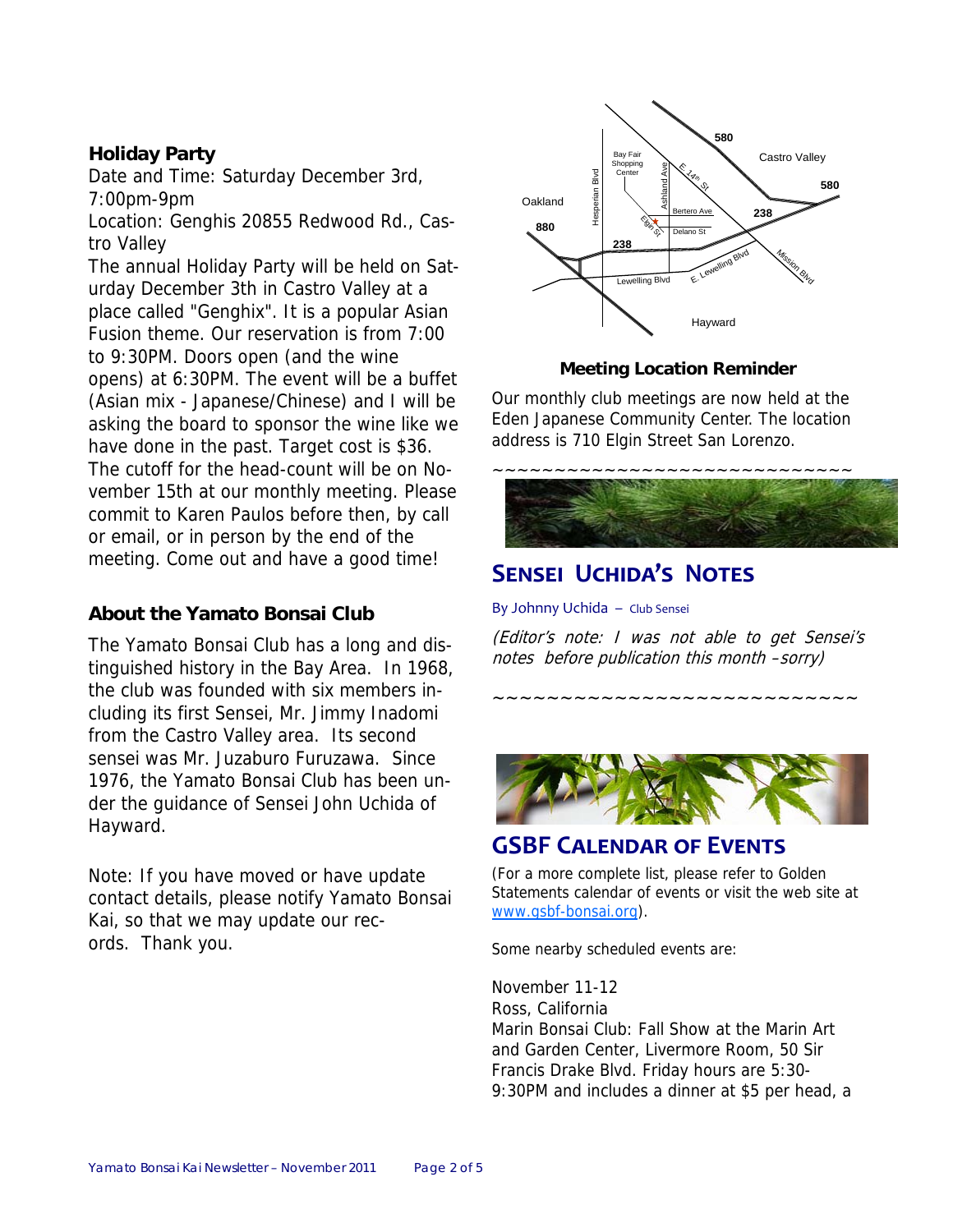bunjin style Shimpaku Juniper demonstration by Ted Matson, a silent auction and raffles. Saturday hours are10AM-4PM and include individual consultations by Ted Matson from 9AM-1PM, a club demonstration at 11AM, vendor and club sales and raffles. At 1.30PM there will be a critique of show trees by Ted Matson. For dinner reservations or more information call Jeanette Arnold, 415-883-2651. For individual consultations call Candace Key, 415-491-1989.

#### December 3

#### Fresno, California

Fresno Area Bonsai Clubs: Fourth Annual Bonsai Yard Sale at 736 West Browning Avenue from 8AM-3PM. There will be a very large selection of raw materials, some finished bonsai, used pots, books, magazines, and stands, all at very reasonable prices. Everyone is welcome to participate. If you wish to sell or trade bonsai related items or need a table, please contact us in advance so that we may plan space accordingly. Lunch will be available. Contact Ralph Schroeder at 559 271-8299 or ralsch@sbcglobal.net

#### December 27-January 1, 2012

San Marino, California

California Aiseki Kai: 22nd Anniversary Exhibition of Viewing Stones Show in Friends Hall at the Huntington Library and Botanical Gardens, 1151 Oxford Road. Hours are 10:30AM-4:30PM each day, and the display will be open on New Years Day. Daily slide shows will repeat each hour, December 29-30, 2011. Free parking and free entry to our exhibit. For more information see our website: aisekikai.com or contact hutch@aisekikai.com

#### January 14-15

Oakland, California

Bay Island Bonsai: Annual Bonsai Exhibitat the Lakeside Garden Center, 666 Bellevue Avenue. Hours are 10AMâ€"4PM, both days. On Saturday at 1PM there will be an auction, with a preview at 12Noon. Guided tours of the exhibit both days. Benefit Drawing (need not be present to win). Vendors; club member and educational bonsai material will be for sale. Free entry to the exhibit. Donations accepted. For more information call 510-919-5042 or visit

#### www.bayislandbonsai.com

#### January 28-29

Oakland, California

Bay Area Bonsai Associates: 31st Annual Bonsai Exhibition at the Lakeside Park (Lake Merritt) Garden Center, 666 Bellevue Avenue. Show hours are Saturday, 5-9PM and a demonstration by Ryan Neil starts at 6:30PM, followed by a raffle of the demonstration tree. Sunday hours are 10AM-4PM. A plant sale (including bonsai related items such as pots, tools, soils, wires, books, etc.) will be continuous both days. Admission is free. For more information contact John Roehl at bigbluemoon@comcast.net or 707-827-3206.



## **YAMATO CLASSIFIEDS**

**Pre-Bonsai and Bonsai - For Sale** – Tony Hayworth has many bonsai and pre-bonsai material for sale… including some large landscape sized bonsai styled trees. These would make great focal points for any landscape or yard redo projects that you may be planning. I am overstocked and want to move this material to a good home. Is that you?

I have a few pots for cheap also.

Contact Tony Hayworth early for best selection.

~~~~~~~~~~~~~~~~~~~~~~~~~~~~~

Phone: 510-471-9238 or bonsaicho@comcast.net

## **THIS MONTH …**

A very Happy Birthday to:

- $14<sup>th</sup>$  Dennis Hacker
- 15 Les Ferren
- 23 Noah Hanna
- 26 Sandy Barron

Happy Anniversary to 6 – Emiko & Steve Rosenberg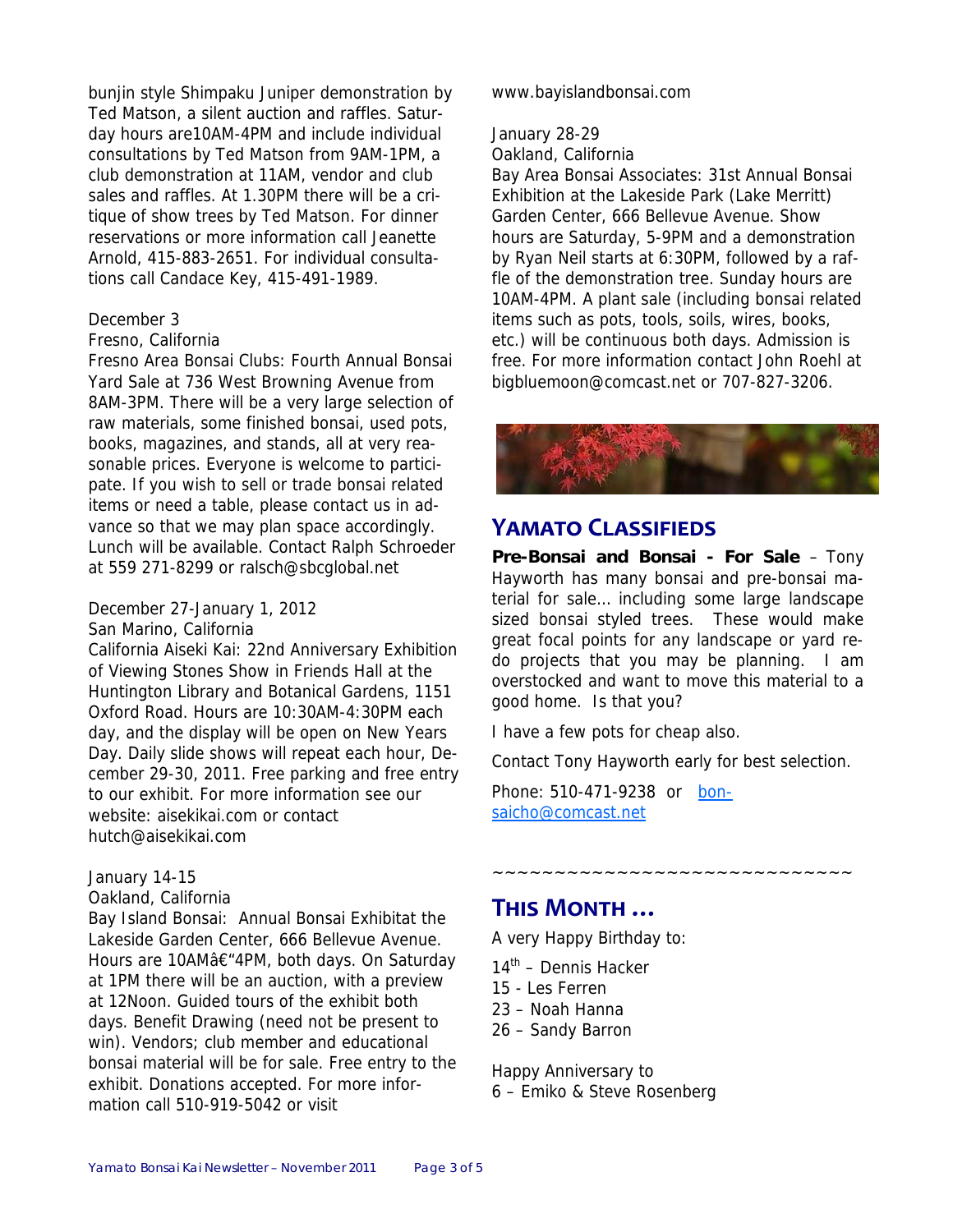21 – Lu & Dagmar Bedard 27 – Michael & Glenda Butler

## **CONTACT US**

If you need to mail anything to the club in general, please send to:

> **YAMATO BONSAI KAI P. O. Box 770 Union City, CA 94587-0770**

If there is anything you would like to contribute or comment on regarding the newsletter, contact the editor, Noah Hanna, at noah@invalidargument.com

If you have moved, or changed your email address, please notify Yamato Bonsai Kai, so that we may update our contact and mailing list information. Thank you.